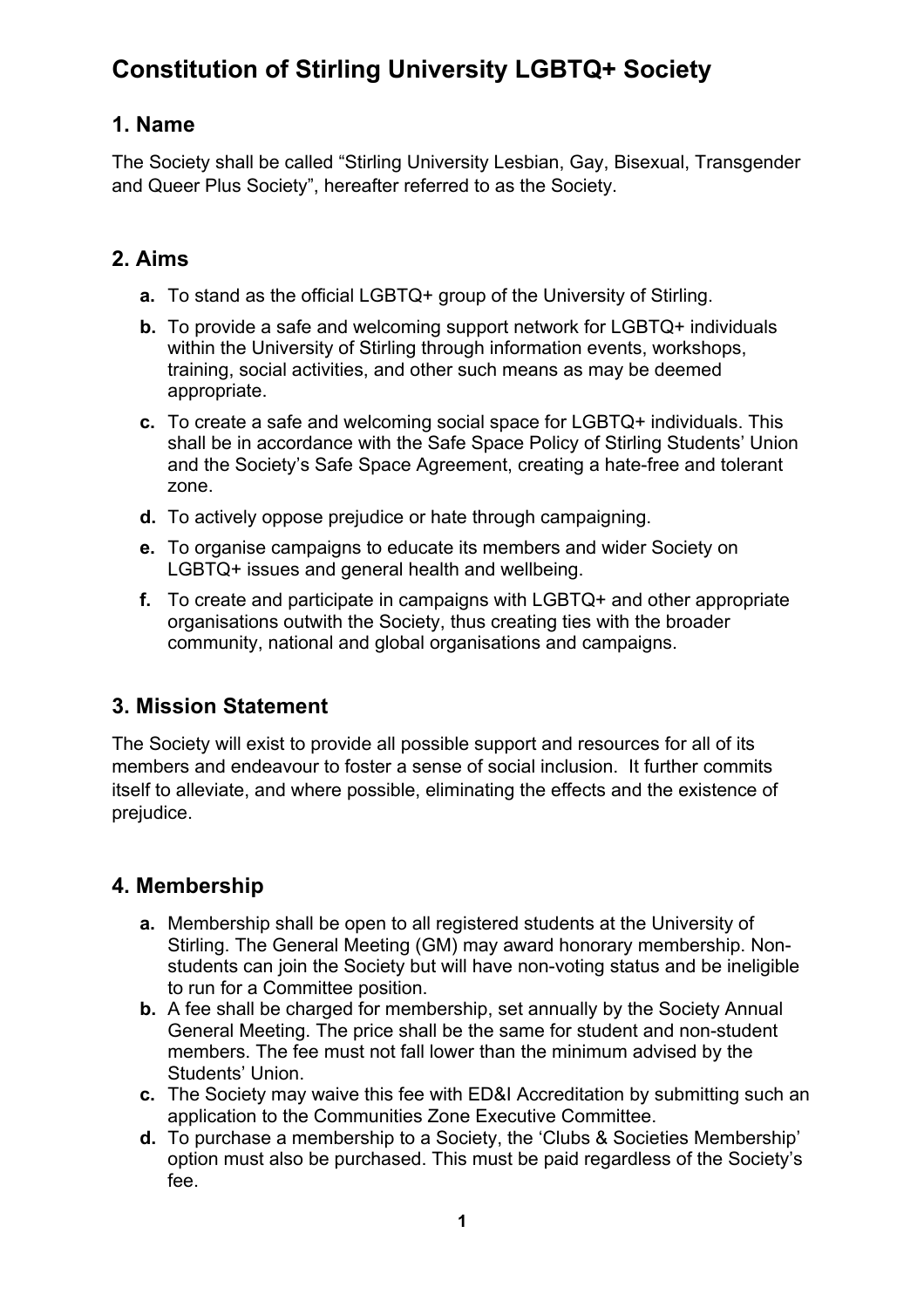### **4. The Committee**

A minimum of three committee members (all if possible) should aim to attend the Union's Equalities Zone meetings and feedback to the Society.

**4.1** The Committee shall consist of the following minimum core positions that three different members must hold:

#### **(i) President**

Leads the Society and the LGBTQ+ campaign on campus. Takes an active role in organising and overseeing weekly events and supporting all committee positions. Alongside the Treasurer, they shall also be responsible for the finances of the Society, including fundraising and budgeting.

The President should have a working knowledge of LGBTQ+ community issues to assist in taking an active role within the Society and the wider community.

Each semester, through consultation with the committee, they will lead in setting an agenda of events and campaigns for the Society.

The President should aim to build a good working relationship with the Union's LGBTQ+ officer and actively promote and participate in the activities, campaigns and meetings of the Equalities Zone. The post of LGBTQ+ officer may be held by the President, another member of the LGBTQ+ Society or any other self-identifying LGBTQ+ student.

#### **(ii) Secretary**

Is responsible for social events, with the help of the committee. They shall book rooms and spaces for events and meetings. The Secretary will take minutes of all committee meetings, noting attendance, or appoint someone in their absence to do this, usually the Vice-President. These minutes should be published on a platform accessible to all committee members, e.g. Google Drive. Where appropriate, these minutes should be provided to all members of the Society on request and where their content will not breach confidentiality or privacy.

#### **(iii) Treasurer**

Alongside the President, the Treasurer is responsible for the finances of the Society, including events/campaigns budgeting and making purchases with reference to the Society's account statement.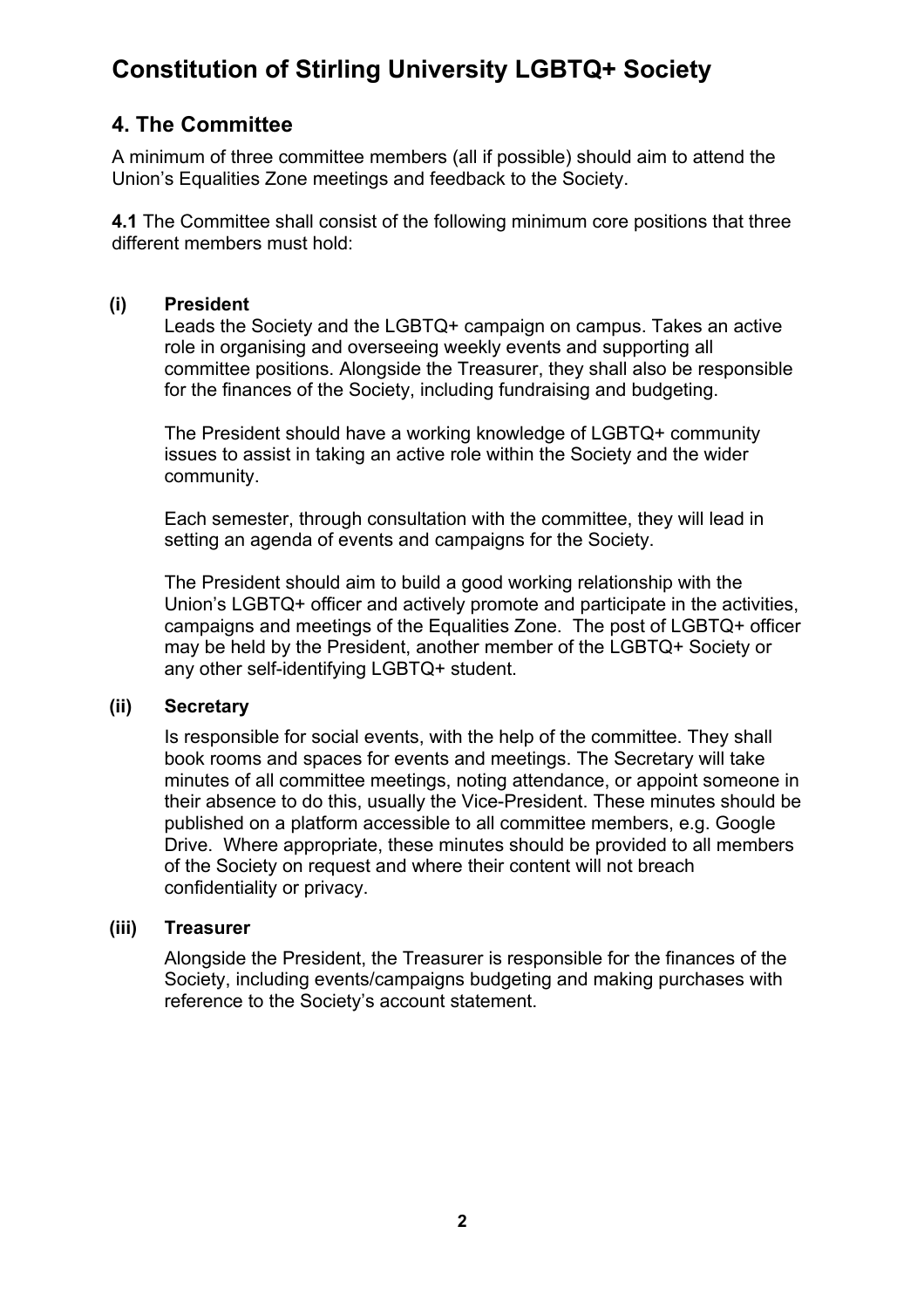**4.2** The Committee will also consist of the following positions:

#### **(i) Vice-President**

Takes an active role in supporting fellow committee members with tasks of organisation. Supports the President in all society and committee business. Fulfils any other functions that may be deemed appropriate by the President, the Committee, or the Society in general.

#### **(ii) Digital Content Officer**

The Digital Content Officer is responsible for managing and developing the Society's digital presence. The Digital Content Officer will design graphics and publicity materials for the Society's social media platforms (these must display the Students' Union logo) and administer the Society website (sulgbtq.org), ensuring it is regularly updated. All changes to the website should comply with Web Content Accessibility Guidelines 2.1 as set by the World Wide Web Consortium. Any changes to the website involving the collection of personal data must be approved by the President, implemented according to the Students' Union Data Protection and Privacy Policy and reflect the website Privacy Statement.

#### **(iii) Digital Engagement Officer**

The Digital Engagement Officer is responsible for all digital communication and engagement with Society members. The Digital Engagement Officer will proactively monitor and respond to enquiries received on the Society's social media platforms, escalating where necessary to the President. Where an enquiry is received regarding support or advice relating to LGBTQ+ identities, then this should be actioned by the relevant identity representative. The Digital Engagement Officer will maintain the Society's social media platforms, working with the Digital Content Officer to regularly post updates about events and Society news. The Digital Engagement Officer will manage the Society's mailing list and publish the Society newsletter.

#### **(iv) Events and Campaigns Officer**

The Events and Campaigns Officer is responsible for delivering all major social events with the assistance of the committee. The Events and Campaigns Officer will be able to create their own events sub-committee at their discretion with support from members of the Society. The Events and Campaigns Officer will sit on the committee to organise StirPride Week and will work with the President and other members of both the committee and Society at large. The Events and Campaigns Officer will work with the committee to coordinate and manage fundraising campaigns.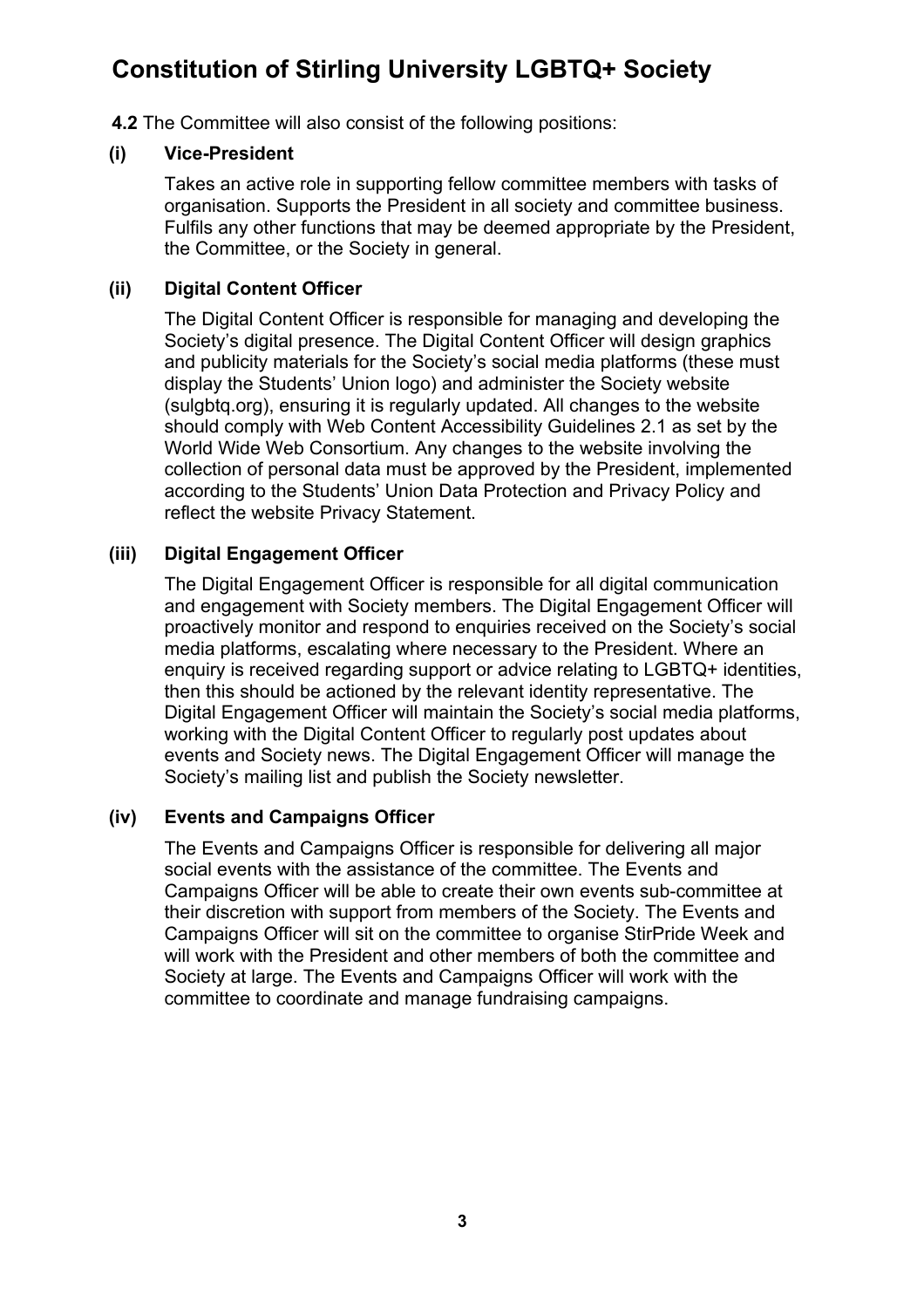#### **(v) Lesbian Representative**

The Lesbian Representative's responsibility shall be one of direct support and welfare for the Society's self-defining Lesbian members. The Representative should be a direct contact point for any member wishing to seek support and information. The Representative should make a form of contact information available to members of the Society, and as part of their role, is responsible for responding to any relevant enquiries through the Society's social media, within their remit.

The Lesbian Representative should assist and organise general meetings according to the Society's agenda for the year. They can choose to lead presentations or campaigns directly affecting their community, solely, or in collaboration with other committee/society members or internal/external organisations. The Representative should have a working knowledge of the community they stand for.

#### **(vi) Gay Representative**

The Gay Representative's responsibility shall be one of direct support and welfare for the Society's self-defining Gay members. The Representative should be a direct contact point for any member wishing to seek support and information. The Representative should make a form of contact information available to members of the Society, and as part of their role, is responsible for responding to any relevant enquiries through the Society's social media, within their remit.

The Gay Representative should assist and organise general meetings according to the Society's agenda for the year. They can choose to lead presentations or campaigns directly affecting their community, solely, or in collaboration with other committee/society members or internal/external organisations. The Representative should have a working knowledge of the community they stand for.

#### **(vii) Bisexual Representative**

The Bisexual Representative's responsibility shall be one of direct support and welfare for the Society's self-defining Bisexual members. The Representative should be a direct contact point for any member wishing to seek support and information. The Representative should make a form of contact information available to members of the Society, and as part of their role, is responsible for responding to any relevant enquiries through the Society's social media, within their remit.

The Bisexual Representative should assist and organise general meetings according to the Society's agenda for the year. They can choose to lead presentations or campaigns directly affecting their community, solely, or in collaboration with other committee/society members or internal/external organisations. The Representative should have a working knowledge of the community they stand for.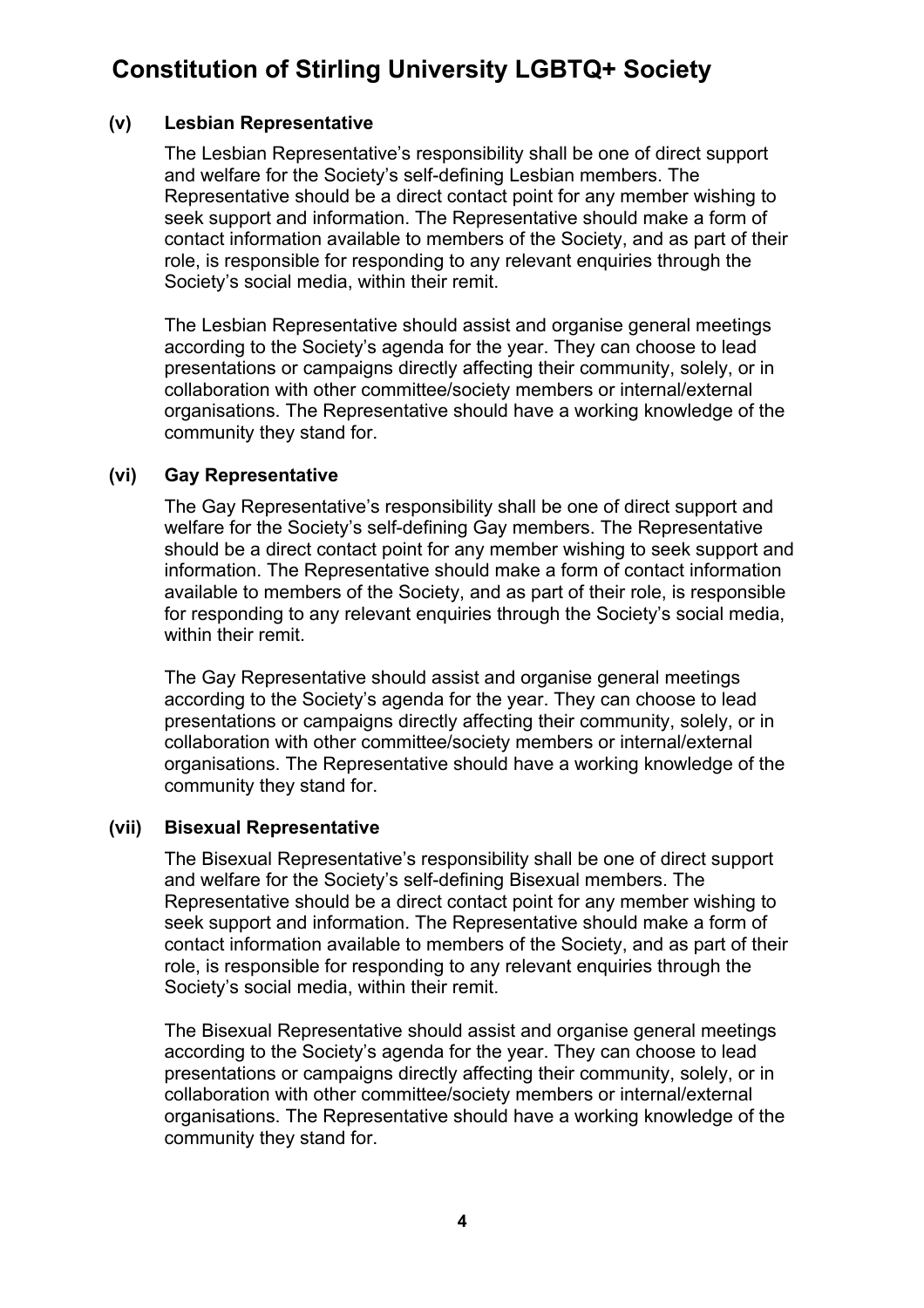#### **(viii) Gender Identity Representative**

The Gender Identity Representative's responsibility shall be one of direct support and welfare for the Society's self-defining non-cisgender members. The Representative should be a direct contact point for any member wishing to seek support and information. The Representative should make a form of contact information available to members of the Society, and as part of their role, is responsible for responding to any relevant enquiries through the Society's social media, within their remit.

The Gender Identity Representative should assist and organise general meetings according to the Society's agenda for the year. They can choose to lead presentations or campaigns directly affecting their community, solely, or in collaboration with other committee/society members or internal/external organisations. The Representative should have a working knowledge of the community they stand for.

#### **(ix) Asexual Representative**

The Asexual Representative's responsibility shall be one of direct support and welfare for the Society's self-defining Asexual members. The Representative should be a direct contact point for any member wishing to seek support and information. The Representative should make a form of contact information available to members of the Society, and as part of their role, is responsible for responding to any relevant enquiries through the Society's social media, within their remit.

The Asexual Representative should assist and organise general meetings according to the Society's agenda for the year. They can choose to lead presentations or campaigns directly affecting their community, solely, or in collaboration with other committee/society members or internal/external organisations. The representative should have a working knowledge of the community they stand for.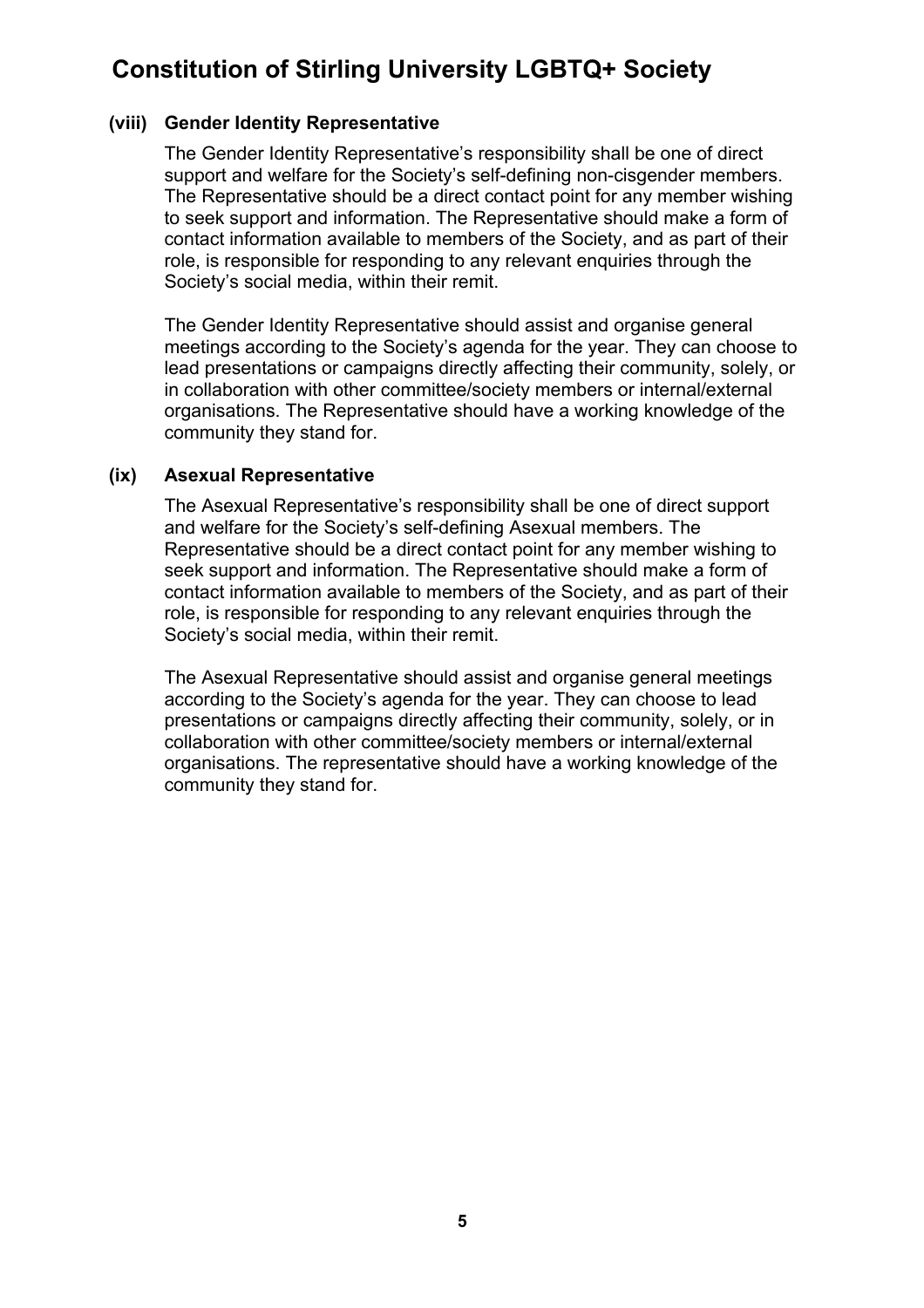## **6. Process of Elections**

The Committee shall be elected at the Annual General Meeting (AGM) or in the case of a vacancy arising mid-term, at an Emergency General Meeting (EGM). Candidates must have purchased a membership to the Society prior to the election.

**6.1** Procedure for election of Committee Members:

- **a.** A meeting must reach a quorum of 25% +1, as an ED&I accredited society.
- **b.** One member of the elected Committee will act as Returning Officer in the election unless a Union Officer is present to carry out this role. The RO will be tasked with conducting the election, counting the votes and announcing the result. They will abstain from voting.
- **c.** There will be a secret ballot for all elections regardless of whether the election is contested. Re-Open Nominations will be a valid candidate in all elections.
- **d.** A system of Single Transferable Vote (STV) will be used to determine the winner of the election.
- **e.** The President is responsible for ensuring an updated Committee List, in Excel format, is emailed to the Union as soon as possible.
	- In the instance of a position becoming vacant, an EGM shall be held within two weeks.

## **7. Committee Meetings**

The Committee is recommended to meet at least once a month, or if a committee member calls a meeting.

Notes and minutes of these meetings should be added to a space accessible by all committee members as soon as possible after the meeting, e.g. SharePoint. These notes should be made available on the Society website for members to view with any confidential information redacted.

Attendance of committee members should be recorded in meeting minutes at every meeting, as follows: Present, absent without apologies, absent with apologies, observers. Minutes should be reviewed at a subsequent committee meeting and agreed on accuracy by members present.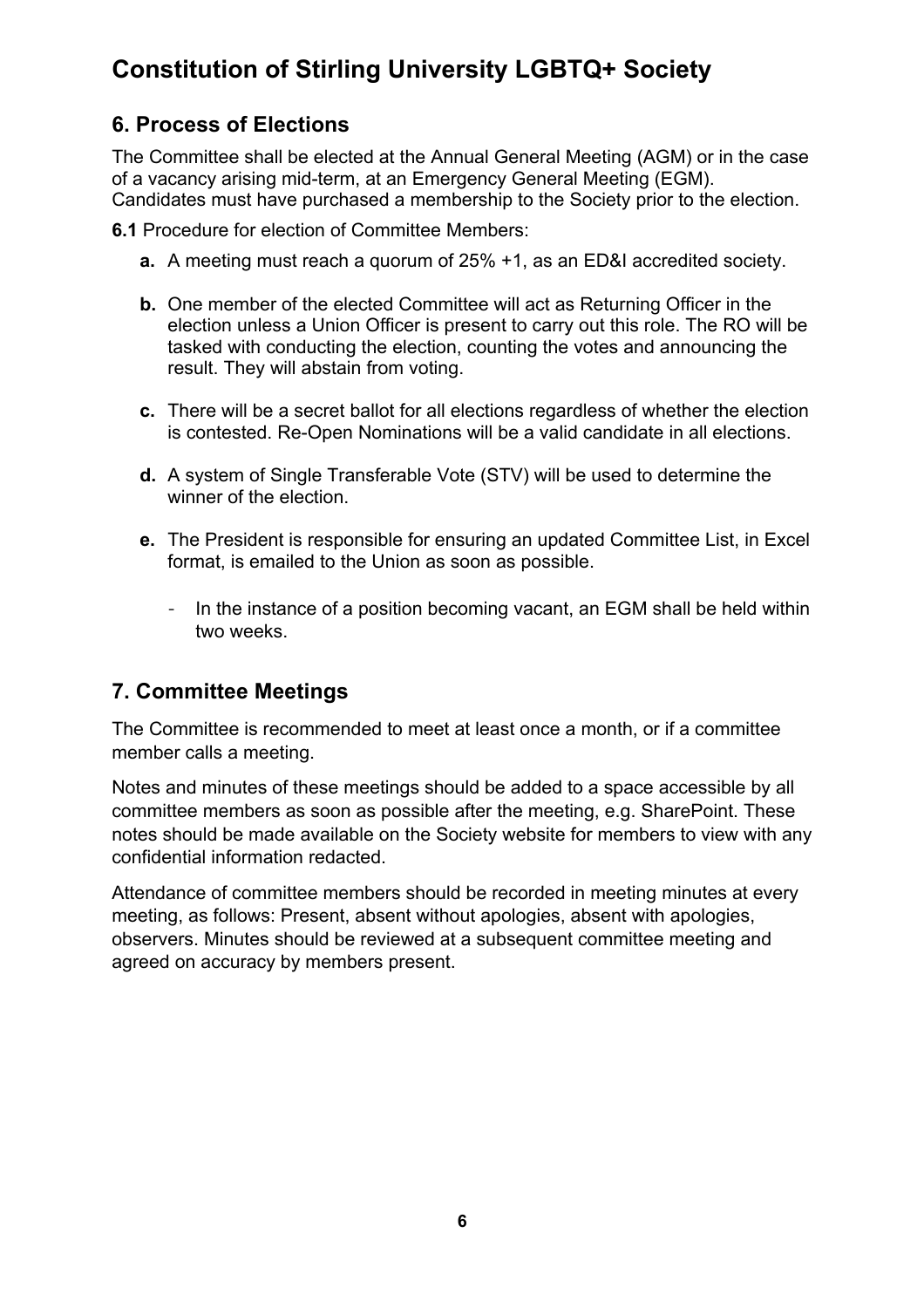## **8. Accountability**

All members of the committee shall be held accountable to their fellow committee members and the Society. If a committee member does not turn up for a committee meeting without accepted apologies or notice 12 hours beforehand, they will be given a formal written notice e.g. an email by a member of core committee or the Vice President. After three notices, there will be a committee vote of 'no confidence'. If a majority vote passes, the committee will liaise with the Students' Union to determine whether a member's conduct warrants dismissal from the committee and where required a Union investigation.

To resign from a committee position, two weeks' notice must be given and a written notice given to a member of the core committee or the Vice President.

## **9. Affiliation**

The Society shall be affiliated to the University of Stirling Students' Union and abide by its regulations. The Society may be affiliated to such organisations as a GM shall deem desirable, any decision from a GM to affiliate/disaffiliate must be passed with a two-thirds majority. The Society must update its constitution with any organisations that they become affiliated to and any changes to the constitution must be approved by the CZEC or Sabbatical team if the CZEC is for any reason unavailable.

## **10. Confidentiality and Policies**

**10.1** The confidentiality policy outlines that all members respect the rights of other members to keep their identity confidential. This primarily means not disclosing the identity of any member to any non-members, or discussing issues that will imply a person's membership, sexuality or gender identity in front of non-members.

Members are reminded that accidental outing on all social networks (including through pictures, statuses and any other form) is included in this policy and therefore may attract disciplinary procedures.

Any private discussion or query around identity with an identity representative from the committee should be kept strictly confidential e.g. between that representative and the individual in question, unless the representative deems an individual to be at considerable risk to themselves. In this instance, a member of the Students' Union should be contacted and the representative can contact the committee (anonymising all details of the member) for any support necessary.

**10.2** The only exception to 10.1 is if a member explicitly states they are exempt from this policy. Instances, where an individual is deemed to pose a threat to themselves or others making a disclosure of their identity necessary are also exempt from 10.1. Any disclosure will be made with full sensitivity and only if absolutely necessary.

**10.3** Notices explaining both the Confidentiality and Safe Space policies will be available online to all members and hard copies will be available on request.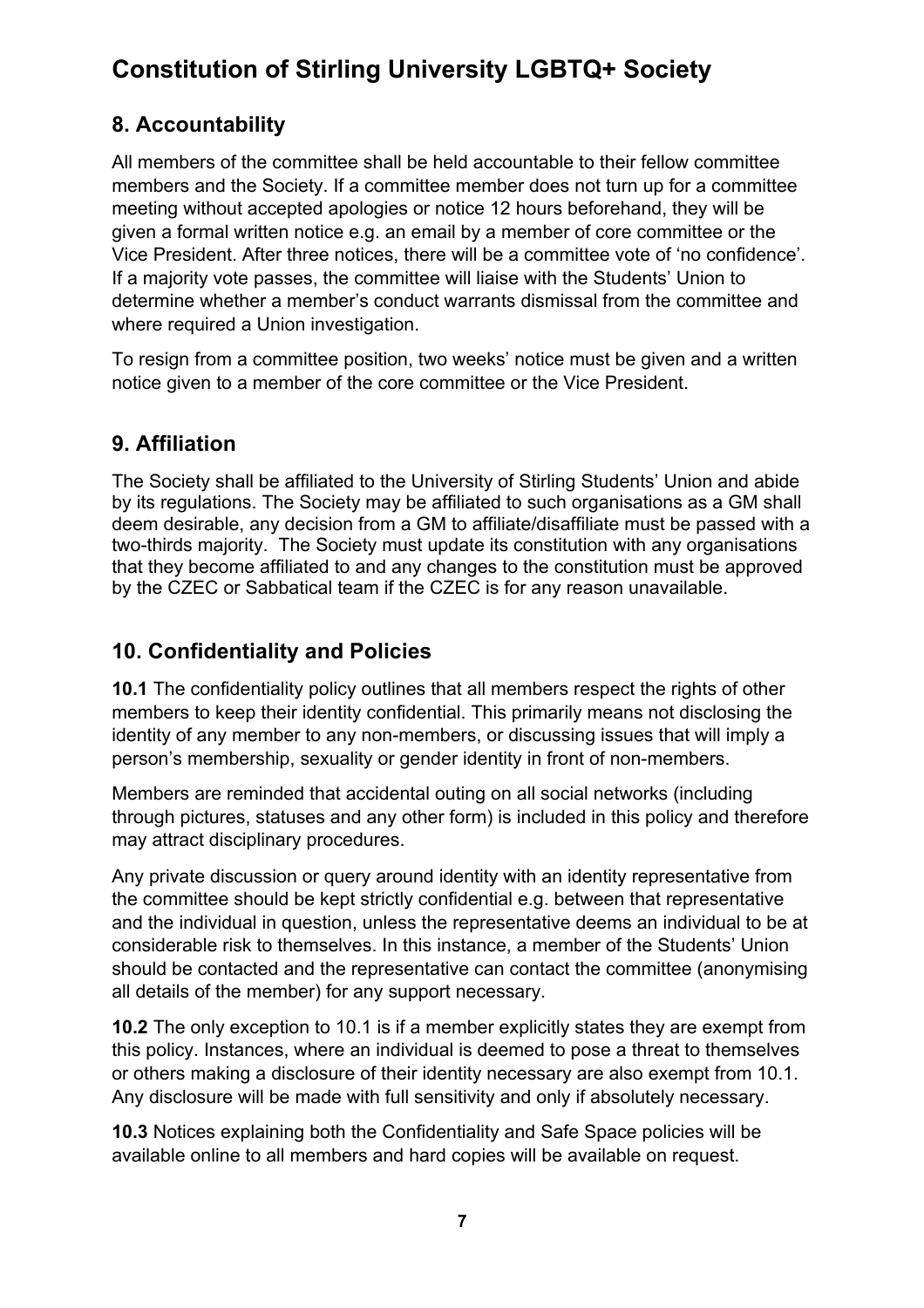**10.4** The breaking of confidentiality or Safe Space policies will be treated extremely seriously. In the first instance, the committee will attempt to resolve any incidents informally through discussion and mediation. Where incidents cannot be resolved informally or if there are repeated/malicious cases, the committee will seek investigative or disciplinary action through liaison with the Student's Union, following all relevant processes.

**10.5** All cases shall be referred to the Disciplinary Committee of the Stirling Students' Union.

## **11. Equipment**

An annual inventory shall be submitted to the Students' Union by 31<sup>st</sup> May each academic year. All new equipment must be added to the inventory throughout the year by completing the appropriate form and submitting it via email to the Activities & Volunteer Coordinator and VP Communities. All property and equipment must be insured through the Union's policy.

At the beginning of each semester, the committee members must complete an inventory of the resources and equipment available to the Society for its meetings and events. This should be completed within the first two weeks of the semester and two weeks before any stall events.

## **12. Sponsorship and Funding**

It is the role of the Treasurer to apply for any relevant funds or grants as deemed appropriate by the committee to help budget for any events the Society holds e.g. StirPride week. Fundraisers should be publicised as such – where the funds are going should be made transparent and clear on all relevant publicity and communications especially when fundraising for external organisations.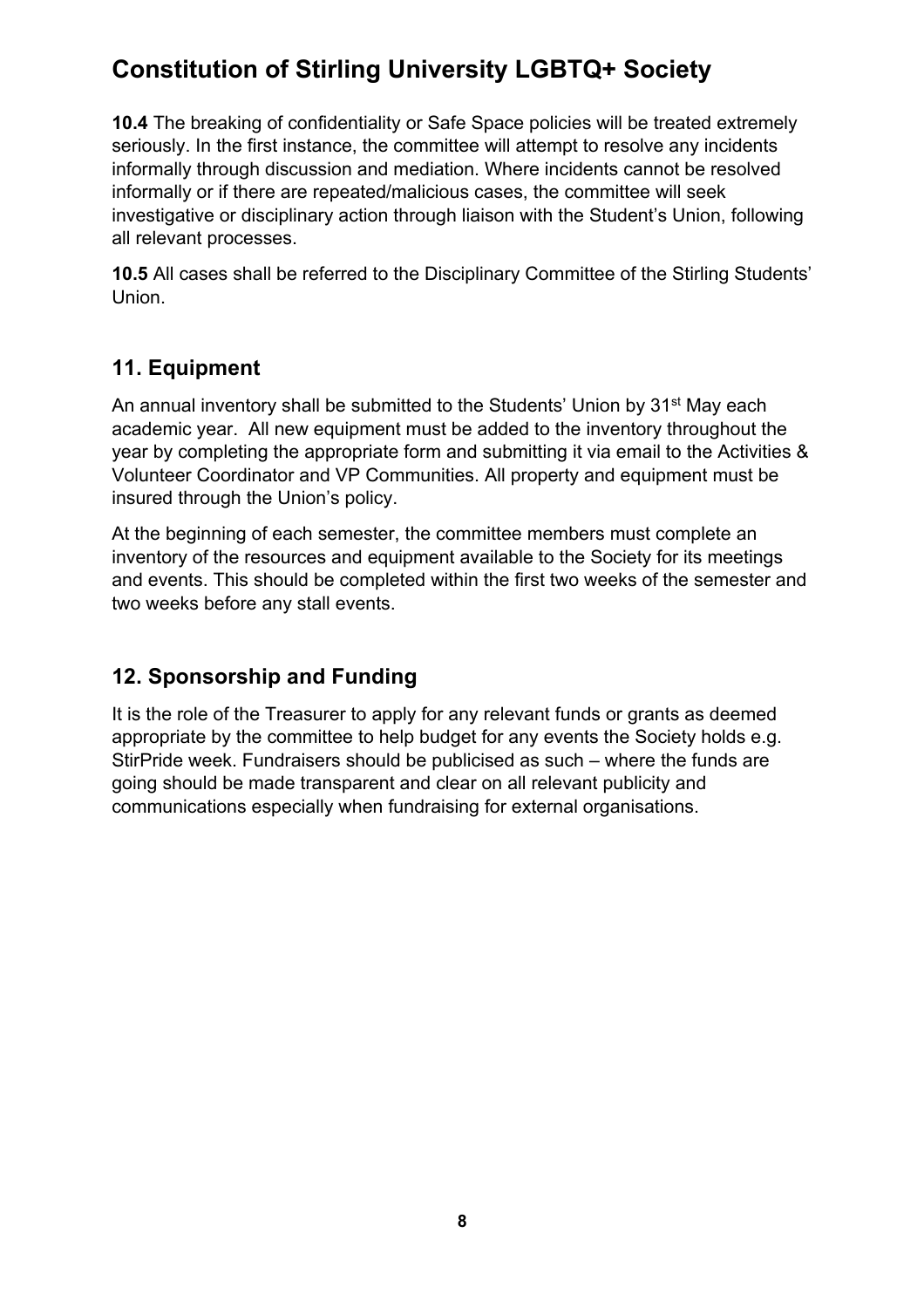## **15. Data Protection and Privacy**

The Society will comply with the relevant data protection, privacy and data handling policies of the Students' Union as outlined here http://www.stirlingstudentsunion.com/privacy

**15.1** The President and Digital Content Officer will ensure the Privacy Statement for the Society website (sulgbtq.org) clearly outlines how personal data will be used and stored, and how long it will be retained.

**15.2** The Society will make its policies regarding the management of personal information readily available to all members and third parties.

**15.3** The Society will not collect data from its website to use in analytics or share personal data with third parties for marketing purposes.

## **16. Equality, Diversity & Inclusion**

The Society will adhere to the Union's ED&I Policy. Available here www.stirlingstudentsunion.com/aboutus/equalitydiversityinclusion

## **17. Changes to the Constitution**

Changes to the constitution must be passed by a simple majority either at an AGM, an EGM or GM of the society. For a constitutional change to be binding it must subsequently be approved by the Communities Zone Executive Committee.